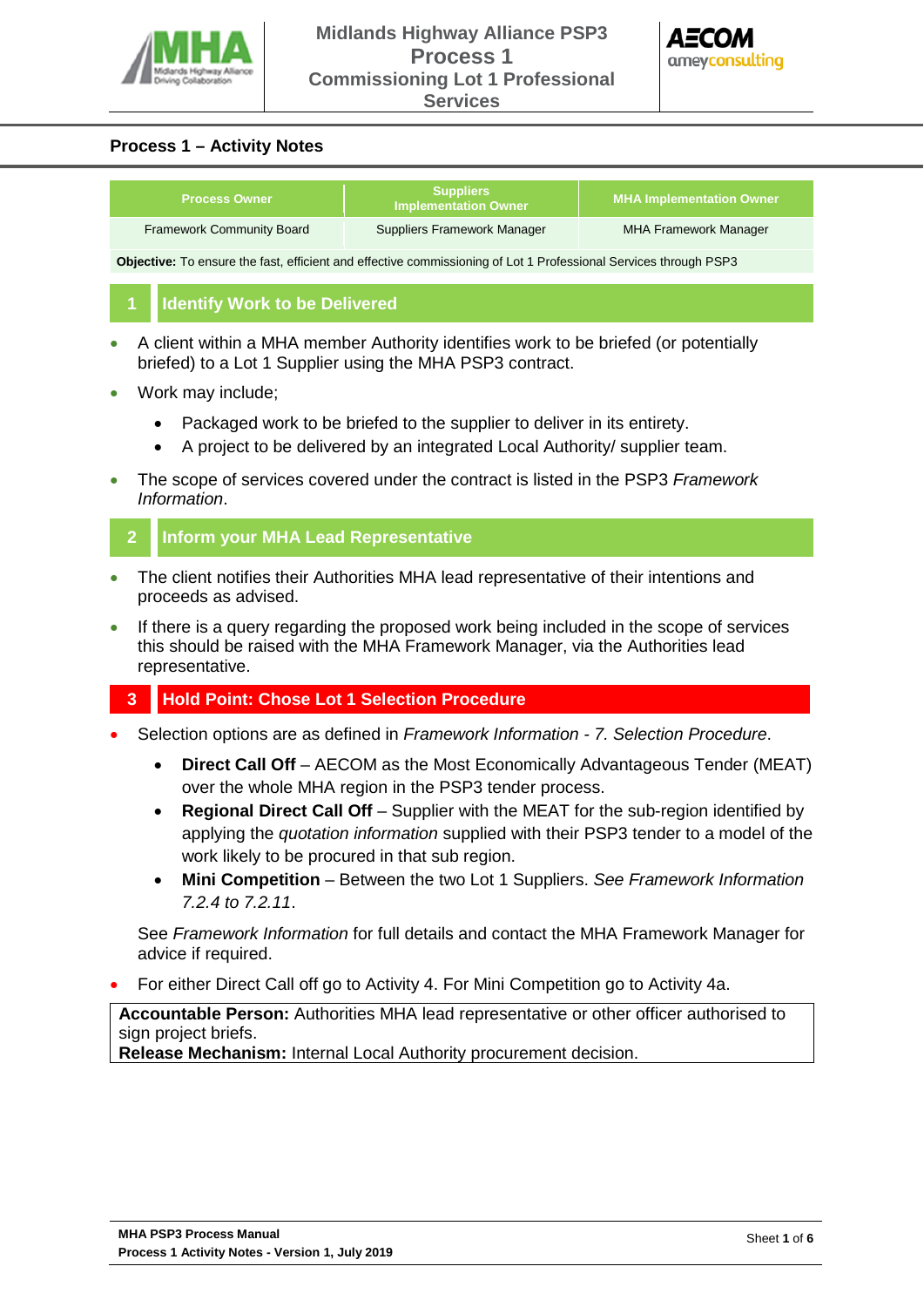



- **4 Direct Award Contact Suppliers Delivery Manager**
- Having chosen the Direct Call off route, the client will contact the relevant suppliers Delivery Manager (DM) to discuss their general requirements including the scope of the works and an indication of the anticipated programme and budget to enable the DM to identify the most suitable resources.

#### **4a Mini Competition**

- Having chosen the Mini Competition route, the client shall follow the requirements of *Framework Information 7.2.4 to 7.2.10, and 8 Quotation Information,* and their internal procurement process for tendering works.
- As this mini competition is still under the MHA PSP3 Framework only the two Lot 1 suppliers can be invited to tender.
- The client shall fill in and issue the *Request for Lot 1 Mini Competition* and the *Contract Data PSSC Template* or *Contract Data PSSC Part 1 Template* (as applicable) from this process manual, along with other referenced documents issued to provide a clear brief and scope of works. A *Mini Competition Checklist* is linked to this process for guidance.
- The client shall issue the *Contract Data PSSC Template* or *Contract Data PSSC Part 2 Template* (as applicable) from this process manual to be filled in by the tendering suppliers.
- The client shall submit the *Contract Data PSSC Template* for signing to make the order contractual, or in the case of PSC an Authority Approved *Form of Agreement*.
- Professional Services Short Contract (PSSC) normally for values up to £250k and paid as Lump Sum (usually against a schedule of activities) or Time Charge.
- Professional Services Contract (PSC) normally for values over £250k;
	- Option A Priced contract with Activity Schedule (Lump Sum)
	- Option C Target Contract (pain gain share to be agreed in order)
	- Option E Time Based Contract
	- **5 Locate a Suitable Project Manager**
- The DM identifies the Project Manager (PM), and delivery team, best placed to meet the client's needs.
- In so doing they will ensure and demonstrate that;
	- The identified PM and delivery team provides the right skills and expertise to match the scope of services required (competency).
	- The delivery team have the capacity and availability to meet the client's programme.
	- The PM and delivery team are local to the client and have the best local knowledge, where applicable.
	- The PM is a certified Project Manager.
- Where the supplier is unable to deliver the clients work package (E.g. if the right skills and / or capacity isn't available to meet the programme, or there is a conflict of interest) then the DM shall inform the Suppliers Framework Manager so that the work can be offered to the other Lot 1 supplier in accordance with *Clause 7.2.11 in the Framework Information*.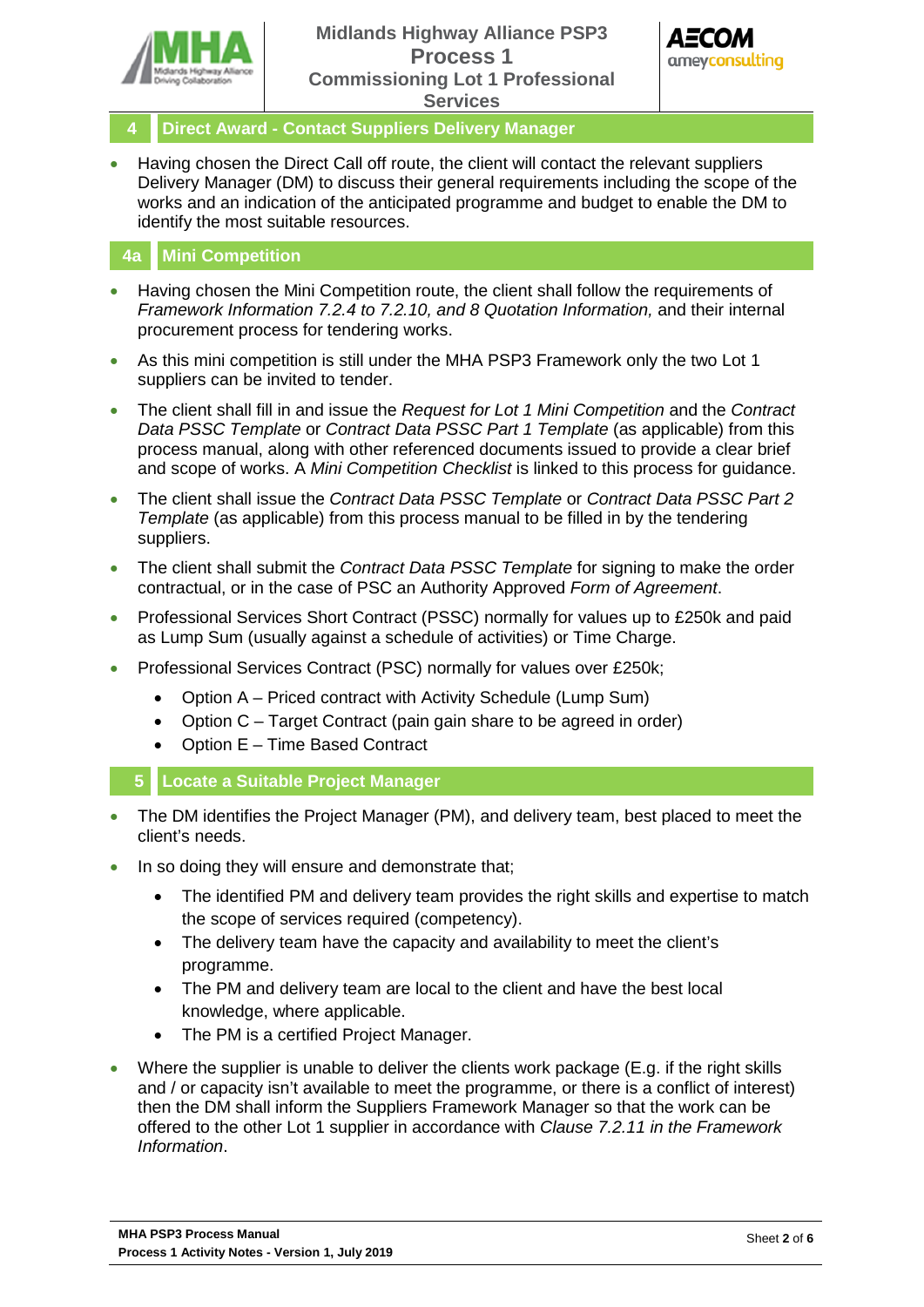



**6 Agree Brief and Scope with Client** 

- The suppliers PM will work with the client to fully understand their requirements, needs and expectations, and help, as required, to develop the brief and the detailed scope of services to be delivered under the brief.
- The brief will include all constraints, deliverables and timescales.
- The PM will help ensure that in accordance with *Framework Information 8. Quotation Procedure* of the PSP3 Framework Contract, the client instructs the supplier to submit a quotation for the proposed works package in which the client has provided the additional Contract Data Part 1 information needed, including;
	- Whether NEC 4 PSSC, or one of Options A, C or E of NEC 4 PSC, is to be used
	- A detailed description of the Service which the Client requires to be carried out under the Order.
	- Where the staff are to be located (i.e. in the Suppliers offices or co-located in the Clients offices).
	- The time and date for return of the quotation.
	- The address for return of the quotation.
	- The proposed start date for the Work Order or Time Charge Order, and if required the proposed duration.
	- Individual requirements of the Client's in house procurement rules including any requirement for a parent company guarantee and its wording (C21.4and 5), and limitation of liability (C21.6).

**The client's attention is drawn to the fact that where additional individual client requirements are added, this may prolong the period required for agreeing the order whilst the supplier follows their in house governance and legal reviews**.

- Where the PM needs to spend significant time developing the brief and scope, this may, by agreement, be included in the cost estimate. For the openness and clarity this will be discussed with the client prior to starting.
- The detailed brief will be recorded as agreed with the client.
- The *Contract Data PSSC Template* or *Contract Data PSSC Parts 1 & 2 Templates* (as applicable) **must be completed by the client and provider for all orders**.
- The client shall submit the *Contract Data PSSC Template* for signing to make the order contractual, or in the case of a PSC contract, an Authority Approved *Form of Agreement*.

# **7 Agree PSSC or PSC and Payment Options**

- In accordance with the *Framework Information 8. Quotation Procedure* the options are;
- Professional Services Short Contract (PSSC) normally for values up to £250k and paid as Lump Sum (usually against a schedule of activities) or Time Charge.
- Professional Services Contract (PSC) normally for values over £250k;
	- Option A Priced contract with Activity Schedule (Lump Sum)
	- Option C Target Contract (pain gain share to be agreed in order)
	- Option E Time Based Contract